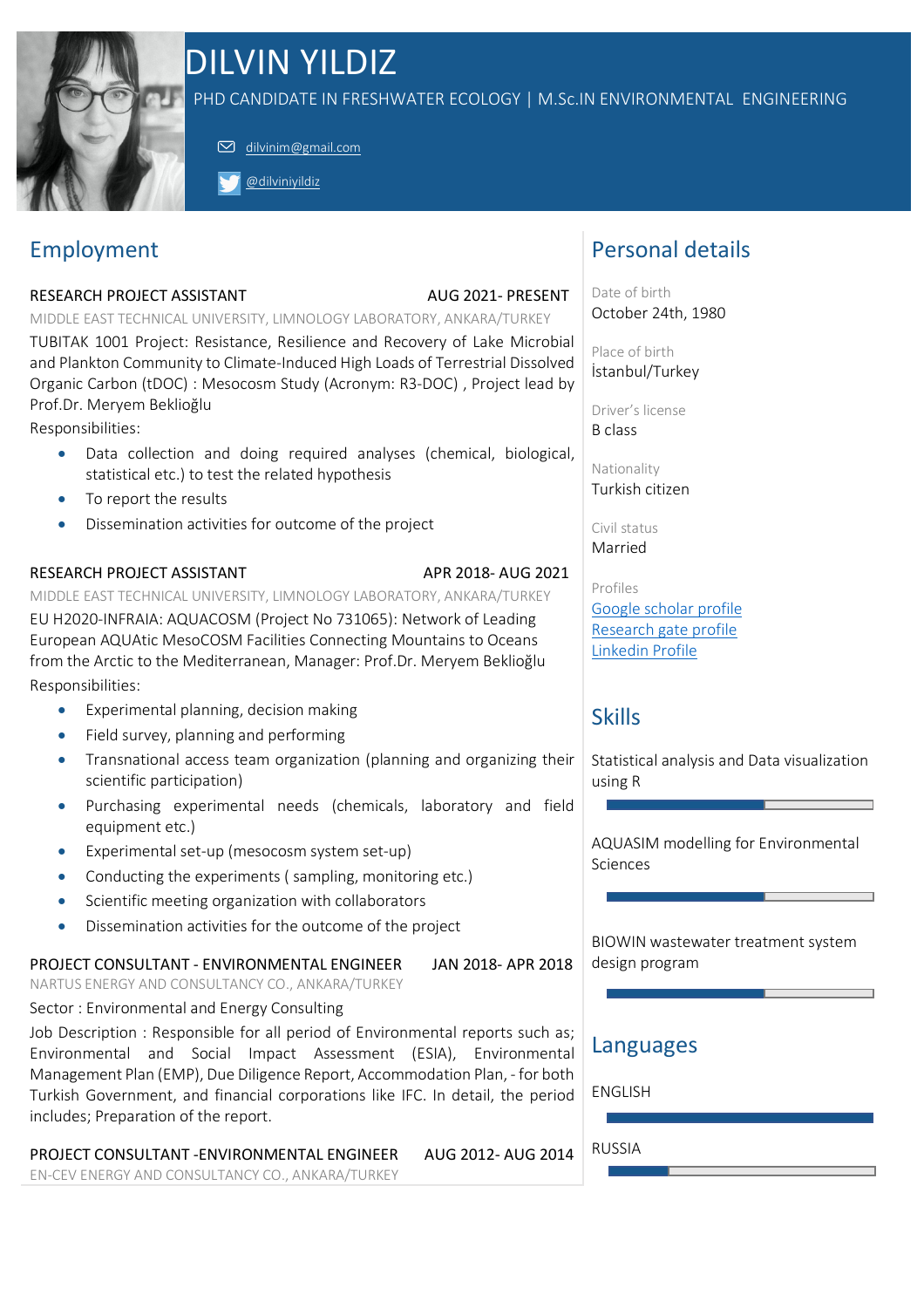#### Sector : Environmental and Energy Consulting

Job Description : Responsible for all period of Environmental reports such as; Environmental and Social Impact Assessment (ESIA), Environmental Management Plan (EMP), Due Diligence Report, Accommodation Plan, - for both Turkish Government, and financial corporations like IFC. In detail, the period includes; Preparation of the report, - Establish and maintain environmental stakeholder relationship, Carry on ongoing negotiations with clients, contractors, other consultants providing project management expertise and authorized people working for institutions. To receive a price quote from other consultant companies on demanded subjects, review and evaluate them during preparation of the report.

### Scientific Publications

#### PAPERS

- 1. Dilvin Yildiz, Gülce Yalçin, Maria Calderó Pascual, Melisa Metin, Sinem Yetim, Pinar Kavak, Nur Filiz, Maria Spoljar, Sanja Gottstein, Valerie McCarthy, Jens Nesjtgaard, Erik Jeppesen, Kemal Ali Ger, Meryem Beklioğlu (2022). The quality of allochthonous dissolved organic carbon source determines the fate of freshwater zooplankton: mesocosm approach to pulse disturbance. In preparation.
- 2. Gülce Yalçin, Dilvin Yildiz, Maria Calderó Pascual, Melisa Metin, Sinem Yetim, Yiğit Şahin, Maria-Eleni Parakatselaki, Nur Filiz, Nusret Karakaya, Emmanuel D. Ladoukakis, Valerie McCarthy, Stella A. Berger, Kemal Ali Ger , Erik Jeppesen, Meryem Beklioğlu (2022). Quality matters: Response of microbial loop to different dissolved organic carbon (DOC) sources as a climate-induced pulsed disturbance. In preparation.
- 3. Dilvin Yıldız\*, Gülce Yalçın\*, Boris Jovanović, David S. Boukal, Lucie Vebrová, Derya Riha, Jelena Stanković, Dimitrija Savić-Zdraković, Melisa Metin, Yasmin Naz Akyürek, Deniz Balkanlı, Nur Filiz, Djuradj Milošević, Heidrun Feuchtmayr, Jessica A. Richardson, Meryem Beklioğlu (2022).Effects of a microplastic mixture differ across trophic levels and taxa in a freshwater food web: in situ mesocosm experiment. *Science of the Total Environment*, submitted
- 4. Calderó-Pascual, M., Yıldız, D., Yalçın, G., Metin, M., Yetim, S., Fiorentin, C., ... McCarthy, V. (2021). The importance of allochthonous organic matter quality when investigating pulse disturbance events in freshwater lakes: a mesocosm experiment. *Hydrobiologia*, 0123456789. https://doi.org/10.1007/s10750- 021-04757-w
- 5. Jelena Stanković, Djuradj Milošević, Dimitrija Savić-Zdraković, Gülce Yalçın, Dilvin Yildiz, Meryem Beklioğlu, Boris Jovanović, Exposure to a microplastic mixture is altering the life traits and is causing deformities in the non-biting midge Chironomus riparius Meigen (1804), Environmental *Pollution*, Volume 262, 2020, 114248, ISSN 0269-7491, https://doi.org/10.1016/j.envpol.2020.114248.

#### CONFERENCES

1. Dilvin Yıldız, Maria Caldero Pascual, Gülce Yalçın, Melisa Metin, Sinem Yetim, Nur Filiz, Pınar Kavak, Kemal Ali Ger, Valerie McCarthy, Erik Jeppesen, Meryem Beklioğlu. Effects of DOC quality on zooplankton community structure: a mesocosm experiment. 2nd International Aquatic Mesocosm Research (AQUACOSM) Symposium. APRIL, 2021.

### **Hobbies**

- Yoga sharer
- **•** Free abstract drawing/painting
- **Metaphysics**
- **Psychology**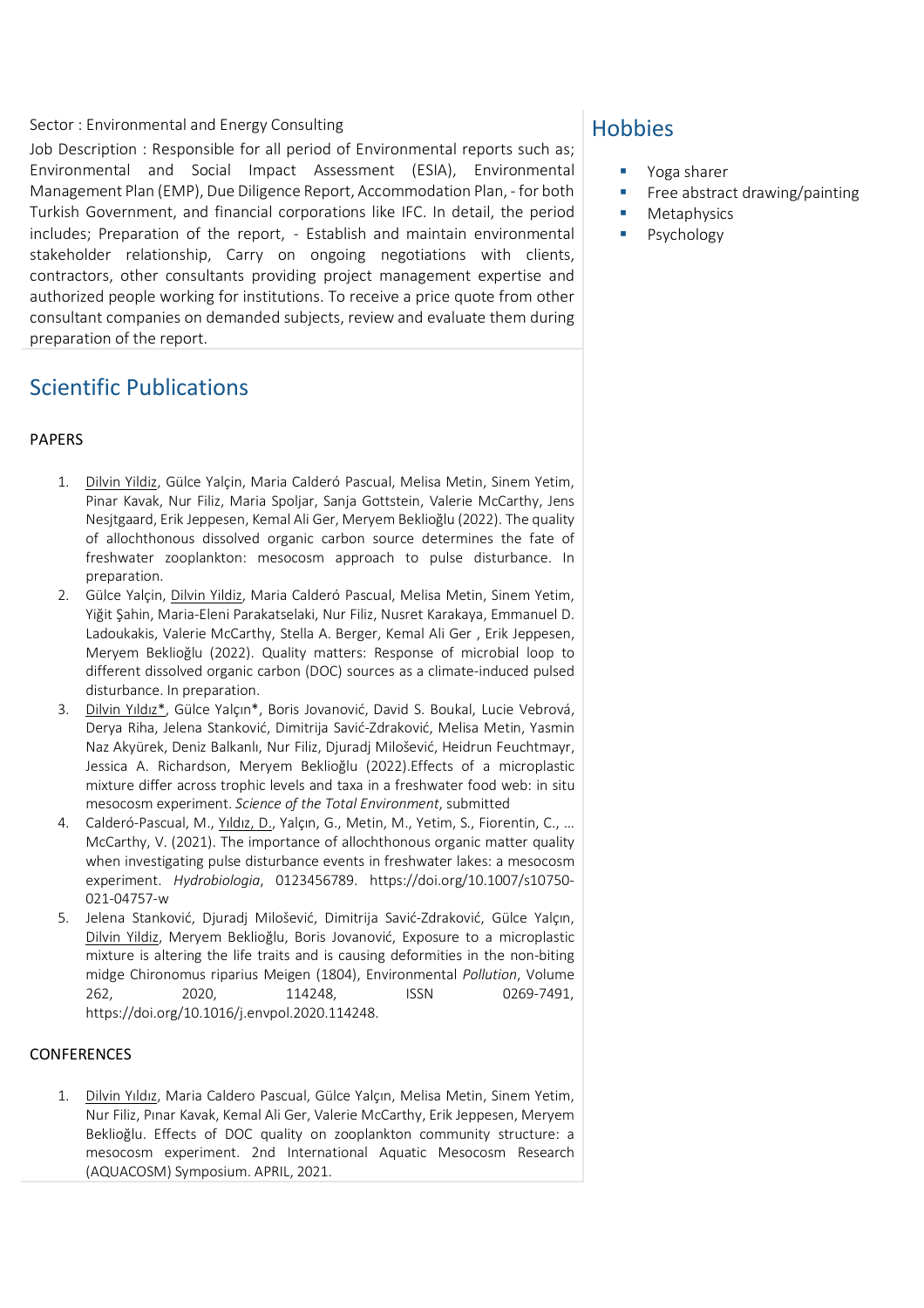- 2. Sinem Yetim, Melisa Metin, Dilvin Yıldız, Gülce Yalçın, Maria Caldero Pascual, Claudia Fiorentin, Meryem Beklioğlu, Kemal Ali Ger. Effects of dissolved organic carbon and zooplankton grazing pressure on bacteria and ciliates. 2nd International Aquatic Mesocosm Research (AQUACOSM) Symposium. APRIL, 2021.
- 3. Melisa Metin, Sinem Yetim, Dilvin Yıldız, Gülce Yalçın, Maria Caldero Pascual, Claudia Fiorentin, Meryem Beklioğlu, Kemal Ali Ger. Combined bottom-up effects of DOC and top-down effects of zooplankton with contrasting traits on phytoplankton biomass and composition. 2nd International Aquatic Mesocosm Research (AQUACOSM) Symposium. APRIL, 2021.
- 4. Gülce Yalçın, Dilvin Yıldız, Melisa Metin, Sinem Yetim, Maria Caldero Pascual, Nusret Karakaya, Kemal Ali Ger, Erik Jeppesen, Meryem Beklioğlu. Response of microbial loop to different quality of dissolved organic carbon (DOC) pulse disturbance. 2nd International Aquatic Mesocosm Research (AQUACOSM) Symposium. APRIL, 2021.
- 5. Maria Caldero Pascual, Dilvin Yıldız, Gülce Yalçın, Melisa Metin, Sinem Yetim, Mikkel Rene Andersen, Kemal Ali Ger, Meryem Beklioğlu, Valerie McCarthy.Characterisation and impact of different allochthonous organic matter additions in a mesocosm experiment investigating pulse disturbance events in Mediterranean shallow lakes. 2nd International Aquatic Mesocosm Research (AQUACOSM) Symposium. APRIL, 2021.
- 6. Dilvin Yıldız, Maria Caldero Pascual, Gülce Yalçın, Melisa Metin, Sinem Yetim, Nur Filiz, Pınar Kavak, Kemal Ali Ger, Valerie McCarthy, Erik Jeppesen, Meryem Beklioğlu. Effects of DOC quality on zooplankton community structure: a mesocosm experiment. 10th International Shallow Lakes Conference, Brazil, MARCH, 2021.
- 7. Melisa Metin, Sinem Yetim, Dilvin Yıldız, Gülce Yalçın, Maria Caldero Pascual, Claudia Fiorentin, Meryem Beklioğlu, Kemal Ali Ger. Combined bottom-up effects of DOC and top-down effects of zooplankton with contrasting traits on phytoplankton biomass and composition. 10th International Shallow Lakes Conference, Brazil, MARCH, 2021.
- 8. Sinem Yetim, Melisa Metin, Dilvin Yıldız, Gülce Yalçın, Maria Caldero Pascual, Claudia Fiorentin, Meryem Beklioğlu, Kemal Ali Ger. Effects of dissolved organic carbon and zooplankton grazing pressure on bacteria and ciliates. 10th International Shallow Lakes Conference, Brazil, MARCH, 2021.
- 9. Gülce Yalçın, Dilvin Yıldız, Melisa Metin, Sinem Yetim, Maria Caldero Pascual, Nusret Karakaya, Kemal Ali Ger, Erik Jeppesen, Meryem Beklioğlu. Response of microbial loop to different quality of dissolved organic carbon (DOC) pulse disturbance. 10th International Shallow Lakes Conference, Brazil, MARCH, 2021.
- 10. Maria Caldero Pascual, Dilvin Yıldız, Gülce Yalçın, Melisa Metin, Sinem Yetim, Mikkel Rene Andersen, Kemal Ali Ger, Meryem Beklioğlu, Valerie McCarthy. Characterisation and impact of different allochthonous organic matter additions in a mesocosm experiment investigating pulse disturbance events in mediterranean shallow lakes. 10th International Shallow Lakes Conference, Brazil, MARCH, 2021.
- 11. Dilvin Yıldız, Gülce Yalçın, Meryem Beklioğlu. Mesocosm experiment on effects of microplastic on freshwater zooplankton community. Ecology and Evolutionary Biology Symposium 2019. JULY, 2019, Ankara, Türkiye.
- 12. Dilvin Yıldız, Gülce Yalçın, Boris Jovanovıc, Derya Öztürk, Lucie Vebrova, David Boukal, Djuradj Mılosevıc, Dimitrija Savıc, Jelena Stankovıc, Jessica Rıchardson, Heidrun Feuchtmayr, Meryem BEKLIOĞLU. First in-situ mesocosms experiment for investigating impacts of microplastics on the littoral food web. 11th Symposium for European Freshwater Sciences (SEFS), JULY, 2019, Zagreb Hırvatistan.
- 13. Jelena Stanković, Boris Jovanović, Dimitrija Savić Zdravković, Djuradj Milošević, Meryem Beklioğlu, Dilvin Yıldız, Gülce Yalçın, Influence of mixture of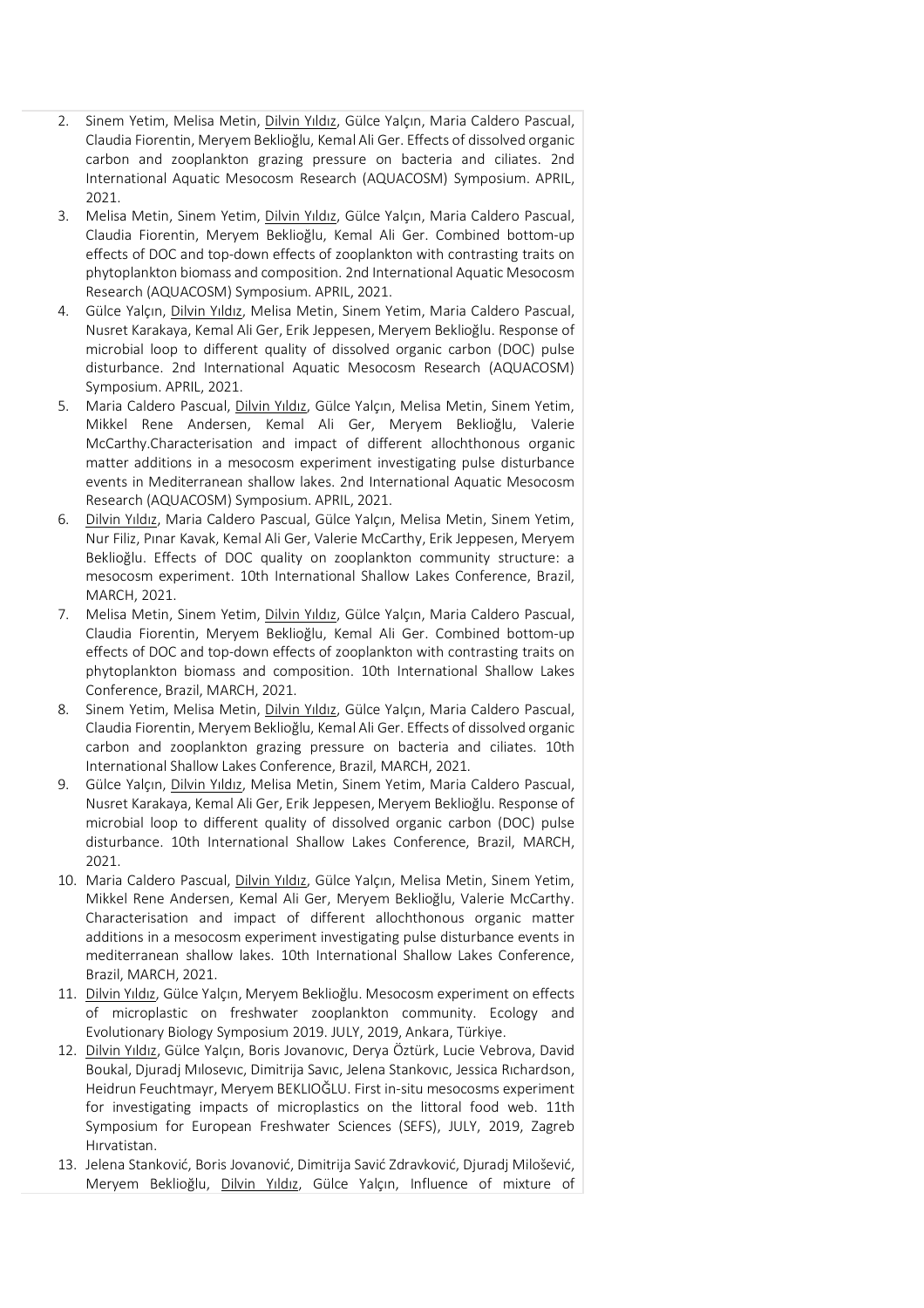microplastic particles (MP) on non-biting midges of Chironomus riparius in a laboratory setup, 11th Symposium for European Freshwater Sciences, Zagreb, Croatia, 2019 May

- 14. Gülce Yalçın, Dilvin Yıldız, Boris Jovanovic, Derya Öztürk, Lucie Vebrová, David Boukal, Djuradj Milošević, Dimitrija Savić, Jelena Stanković, Jessica Richardson, Heidrun Feuchtmayr, Melisa Metin, Deniz Balkan, Yasmin Akyürek & Meryem Beklioğlu. In-situ Mesocosms Experiment for Investigating Impacts of Microplastics on Food Web of Shallow Lakes. ASLO 2019 Planet Water – Challenges and Successes, MARCH, 2019, San Juan, Puerto Rico.
- 15. Gülce Yalçin, Dilvin Yildiz, Boris Jovanovic, Derya Öztürk, Lucie Vebrová, David Boukal, Djuradj Milošević, Dimitrija Savić, Jelena Stanković, Jessica Richardson, Heidrun Feuchtmayr, Melisa Metin, Deniz Balkan, Yasmin Akyürek & Meryem Beklioğlu, In-situ Mesocosms Experiment for Investigating Impacts of Microplastics on Food Web of Shallow Lakes, ASLO, 2019 February
- 16. Heidrun Feuchtmayr, Jessica Richardson, David Boukal, Meryem Beklioglu, Gülce Saydam, Dilvin Yıldız, Boris Jovanovic, Derya Öztürk, Lucka Veb, Ami Weir, Uptake and transfer of microplastics in freshwater organisms: a mesocosm experiment, Plastics in the environment workshop, Wallingford, UK, 2019 February
- 17. B.Jovanovich, J.Stankovic, D.Milosevic, D.Savic, A.Savic, G.Yalcin, D.Yildiz, D.Öztürk, L.Vebrova, D.Boukal, M.Beklioglu. "Comparative Indoor Outdoor Study Microplastic Effects on Non-Biting Midges (Diptera: Chironomidae) (Poster Presentation at ASLO meeting, 2018, Puerto Rico)

### Education

#### EARTH SYSTEM SCIENCE, PhD. 2019- Present

MIDDLE EAST TECHNICAL UNIVERSITY, ANKARA/TURKEY

Minor: Climate Change, Limnology, Plankton ecology

Thesis Title: Effects of Anthropogenic Global Change on Freshwater Lake Zooplankton Community Structure and Diversity: a Mesocosm Approach

#### ENVIRONMENTAL ENGINEERING, M.Sc. 2010- 2012

İSTANBUL TECHNICAL UNIVERSITY, İSTANBUL/TURKEY

Minor: Environmental Biotechnology

Thesis Title: Model based evaluation of biogas production potential of full scale wastewater treatment plants which is operated under low SRT

#### GEOLOGY ENGINEERING, B.Sc. 2000- 2004

İSTANBUL TECHNICAL UNIVERSITY, İSTANBUL/TURKEY Thesis Title: Determination of Petrographic Structure of Basalts in Thrace Basin

### Courses

#### Meta Analysis Workshop 2021

The workshop organization by AQUACOSM plus : An overview on quantitative synthesis methods including systematic reviews and meta-analyses, and to develop a theme for a joint analysis of experiments run in the consortium.

| Video Filming for Science Communication Workshop | 2020 |
|--------------------------------------------------|------|
| The workshop organization by AQUACOSM plus       |      |